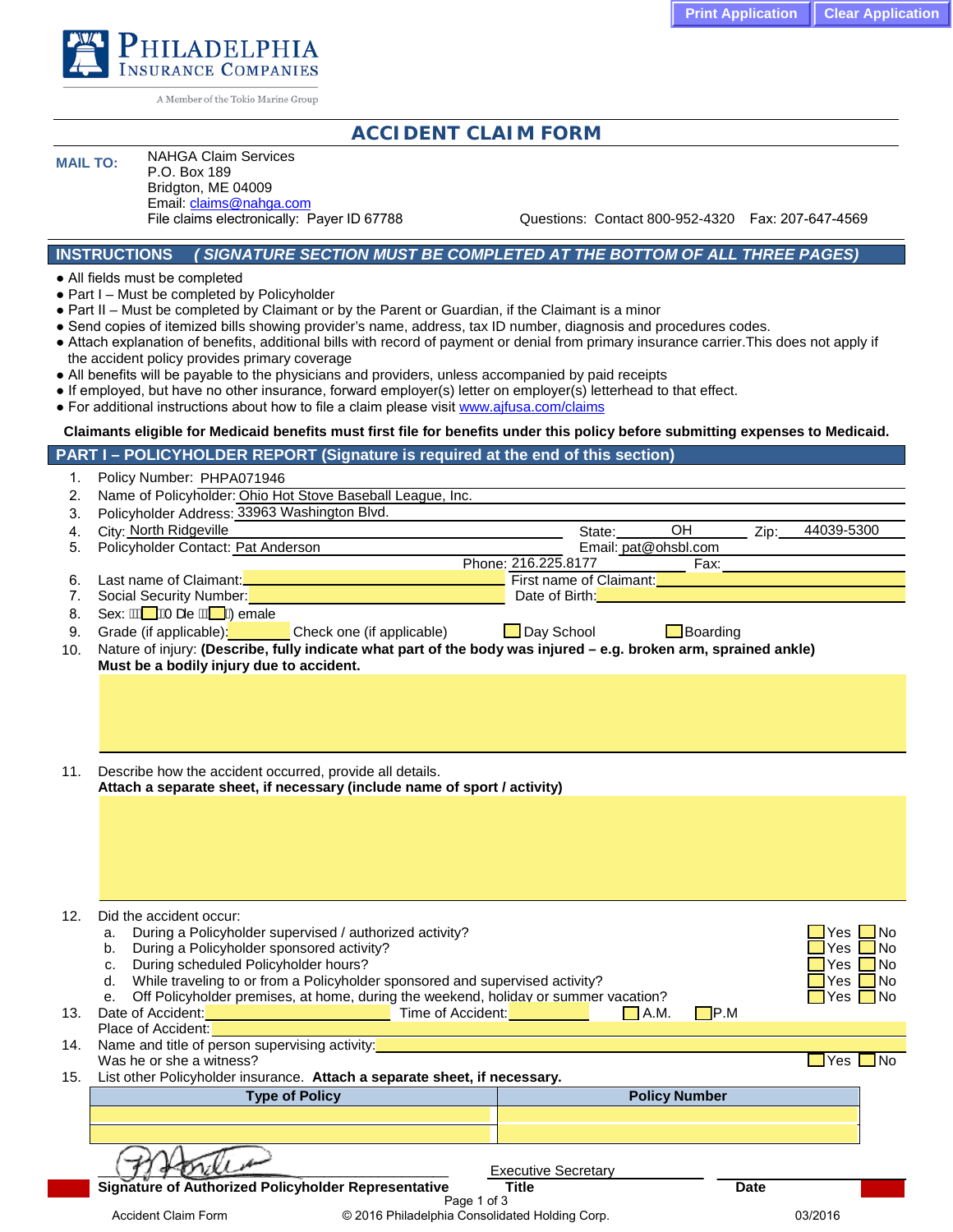| <b>Print Application   Clear Application</b> |  |
|----------------------------------------------|--|
|----------------------------------------------|--|

**(To Be Completed by Claimant or Parent / Guardian, if Claimant is a Minor)**

| $1_{-}$        |                                                                                                                                                                                                                                          |                                                                     |                                                    |
|----------------|------------------------------------------------------------------------------------------------------------------------------------------------------------------------------------------------------------------------------------------|---------------------------------------------------------------------|----------------------------------------------------|
|                | Social Security Number: <b>Constitution of the Constitution</b> Email Address: <b>Constitution of the Constitution</b> of the Constitution of the Constitution of the Constitution of the Constitution of the Constitution of the Consti |                                                                     |                                                    |
| 2.             | Name of Mother or Guardian:<br>Social Security Number: Number 2008 (2009) 2009 - Email Address:                                                                                                                                          |                                                                     |                                                    |
|                |                                                                                                                                                                                                                                          |                                                                     |                                                    |
| 3.             | Street address of Parents or Claimant Guardian: <b>Cambridge Contract Control of Parents Contract Control of Table 201</b>                                                                                                               |                                                                     |                                                    |
|                | City: <u>Contract Community Community Community Community Community Community Community Community Community Community<br/>Telephone Number:</u>                                                                                          |                                                                     | State: <b>Example 2</b> Zip: <b>Example 2</b> Zip: |
|                |                                                                                                                                                                                                                                          |                                                                     |                                                    |
| 4.             | Father or Guardian's Insurance Company:                                                                                                                                                                                                  |                                                                     |                                                    |
| 5.             | Mother or Guardian's Insurance Company:<br>Mother or Guardian's Insurance Company:<br>2020 - 2021 - 2022 - 2022 - 2022 - 2022 - 2022 - 2022 - 2022 - 2022 - 2022 - 2022 - 2022 - 2022 - 2022 - 2022                                      |                                                                     |                                                    |
| 6.             | Name and address of Claimant or Father / Guardian's employer, if a minor:                                                                                                                                                                |                                                                     |                                                    |
|                | Employer's Name: <u>December 2008 and the contract of the contract of the contract of the contract of the contract of the contract of the contract of the contract of the contract of the contract of the contract of the contra</u>     |                                                                     |                                                    |
|                | Employer's Mailing Address: New York State Address: New York State Address: New York State Address:                                                                                                                                      |                                                                     |                                                    |
|                |                                                                                                                                                                                                                                          |                                                                     |                                                    |
| 7 <sub>1</sub> | Name and address of Claimant or Mother / Guardian's employer, if a minor:                                                                                                                                                                |                                                                     |                                                    |
|                | Employer's Name: with the contract of the contract of the contract of the contract of the contract of the contract of                                                                                                                    |                                                                     |                                                    |
|                | Employer's Mailing Address: Manual Manual Manual Manual Manual Manual Manual Manual Manual Manual Manual Manua                                                                                                                           |                                                                     |                                                    |
|                | City: <b>Carl Andrew Community of Community</b> and Community and Community and Community and Community and Community                                                                                                                    |                                                                     | State: Zip: Zip:                                   |
| 8.             | List all other insurance policies under which Claimant is insured:                                                                                                                                                                       |                                                                     |                                                    |
|                | <b>Type of Policy</b>                                                                                                                                                                                                                    | <b>Policy Number</b>                                                |                                                    |
|                |                                                                                                                                                                                                                                          |                                                                     |                                                    |
|                | ,我们也不会有什么。""我们的人,我们也不会有什么?""我们的人,我们也不会有什么?""我们的人,我们也不会有什么?""我们的人,我们也不会有什么?""我们的人                                                                                                                                                         | <u> 1989 - Andrea Stadt Britain, amerikansk politiker (d. 1989)</u> |                                                    |
|                |                                                                                                                                                                                                                                          |                                                                     |                                                    |
|                |                                                                                                                                                                                                                                          |                                                                     |                                                    |
|                | The Affordable Care Act requires Philadelphia Indemnity Insurance Company to request verification that no other                                                                                                                          |                                                                     |                                                    |
|                | coverage is in force from the employer(s) of the claimant or the parent / guardian if under the age of 26.                                                                                                                               |                                                                     |                                                    |
|                |                                                                                                                                                                                                                                          |                                                                     |                                                    |
| 9.             | Is the Claimant enrolled in, a member of, or a participant of any of the following as an individual, employee or<br>dependent? If you please provide a copy of the incurance eard (front and book)                                       |                                                                     |                                                    |

dependent? If yes, please provide a copy of the insurance card (front and back). a. Preferred Provider Organization (PPO) or similar prepaid health plan?

| -9 | N٥ |
|----|----|
|    |    |

- If yes, name of PPO Organization: b. Health Maintenance Organization (HMO) or similar prepaid health plan?  $\Box$  Yes  $\Box$  Yes  $\Box$  No If yes, name of HMO or organization:
- 10. If Claimant has health care coverage as a dependent from a previous marriage as mandated in a divorce decree, please provide the following:

| <b>Name of Policyholder</b> | Name of Insurance Company | <b>Policy Number</b> |
|-----------------------------|---------------------------|----------------------|
|                             |                           |                      |
|                             |                           |                      |

### **AFFIDAVIT**

**PART II** 

I verify that the statement on the other insurance is accurate and complete. I understand that the intentional furnishing of incorrect information via the U.S. Mail may be fraudulent and violate federal laws as well as state laws. I agree that if it is determined at a later date that there are other insurance benefits collectible on this claim I will reimburse the Company to the extent for which the Company would not have been liable.

### **AUTHORIZATION TO RELEASE INFORMATION**

I authorize any Health Care Provider, Doctor, Medical Professional, Medical Facility, Insurance Company, person or Organization to release any information regarding medical, dental, mental, alcohol or drug abuse history, treatment or benefits payable, including disability or employment related information concerning the patient, to Philadelphia Indemnity Insurance Company, its employees and authorized agents for the purpose of validation and determining benefits payable. I further authorize any Philadelphia Indemnity Insurance Company to furnish the Policyholder or its agents, any and all information with respect to my insurance claim for the purpose of assisting with claims adjudication. This data may be extracted for audit or statistical purposes. I understand that I have the right to revoke this authorization in writing at any time and that such a revocation is not effective to the extent that such authorization has already been relied upon.

### **PAYMENT AUTHORIZATION (Signature is required at the end of this section)**

I authorize all current and future medical benefits, for services rendered and billed as a result of this claim, to be made payable to the physicians and providers indicated on the invoices, unless paid receipts accompany this form.

 \_\_\_\_\_\_\_\_\_\_\_\_\_\_\_\_\_\_\_\_\_\_\_\_\_\_\_\_\_\_\_\_\_\_\_\_\_\_\_\_\_\_\_\_\_\_\_\_\_\_\_\_\_\_\_\_\_ **Claimant Signature (Parent or guardian, if the claimant is a minor) Date**